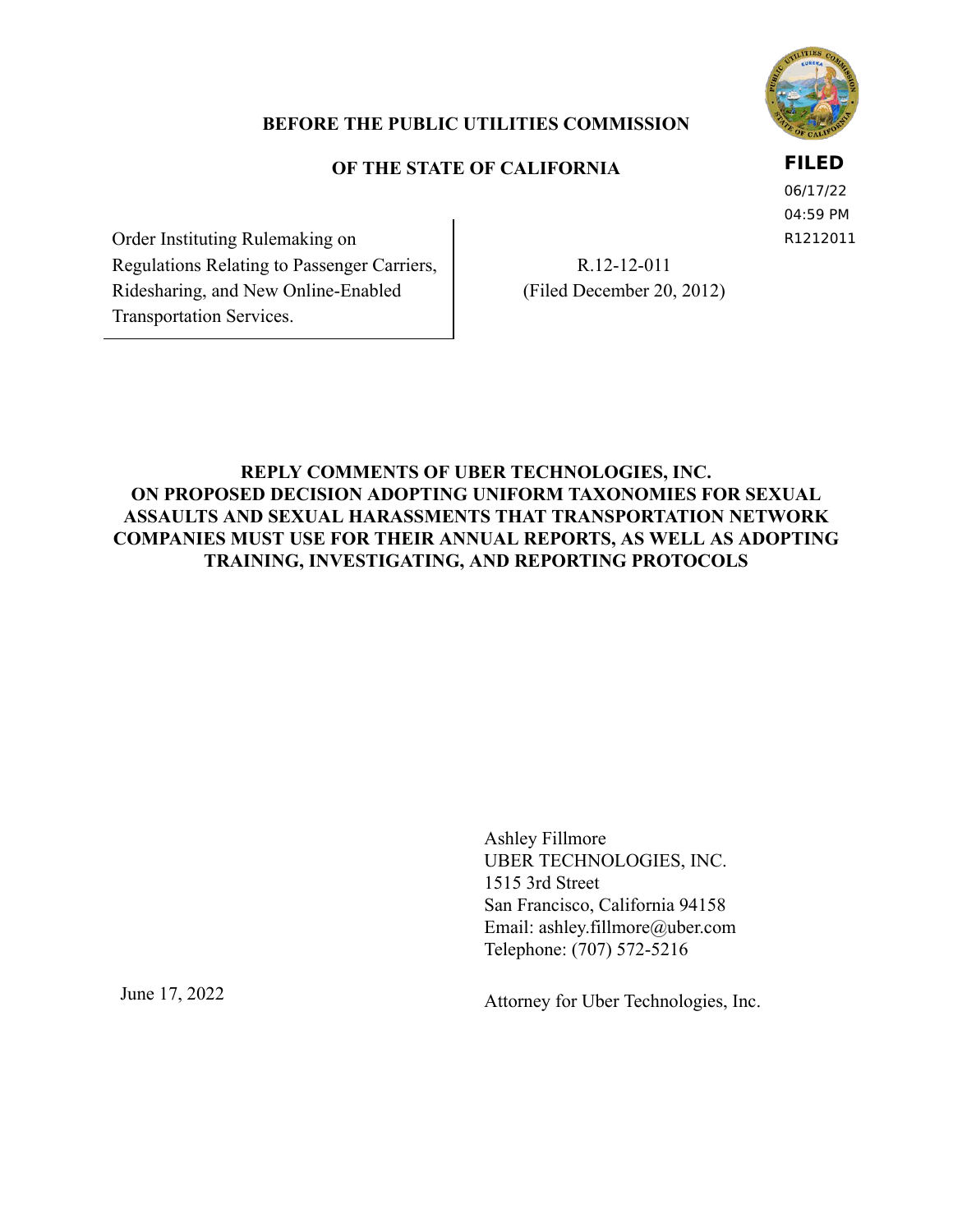#### **BEFORE THE PUBLIC UTILITIES COMMISSION**

#### **OF THE STATE OF CALIFORNIA**

 Order Instituting Rulemaking on Regulations Relating to Passenger Carriers, Ridesharing, and New Online-Enabled Transportation Services.

 R.12-12-011 (Filed December 20, 2012)

### **REPLY COMMENTS OF UBER TECHNOLOGIES, INC. ON PROPOSED DECISION ADOPTING UNIFORM TAXONOMIES FOR SEXUAL ASSAULTS AND SEXUAL HARASSMENTS THAT TRANSPORTATION NETWORK COMPANIES MUST USE FOR THEIR ANNUAL REPORTS, AS WELL AS ADOPTING TRAINING, INVESTIGATING, AND REPORTING PROTOCOLS**

### **I. INTRODUCTION**

Pursuant to Rule 14.3 of the Commission's Rules of Practice and Procedure, Uber

Technologies, Inc. ("Uber") respectfully submits the following reply comments on the Proposed

Decision on Adopting Uniform Taxonomies for Sexual Assaults and Sexual Harassments that

Transportation Network Companies Must Use for Their Annual Report, as well as Adopting

Training, Investigating, and Reporting Protocols ("Proposed Decision" or "PD").

### **II. UBER CONCURS WITH THE VICTIM ADVOCATE GROUPS: THE COMMISSION MUST ADOPT THE RALIANCE TAXONOMY**

 Transportation Network Companies ("TNCs") and victim advocacy organizations alike have expressed serious reservations about the Proposed Decision. Uber strongly agrees with the comments submitted by the survivor advocate groups RALIANCE, VALOR, and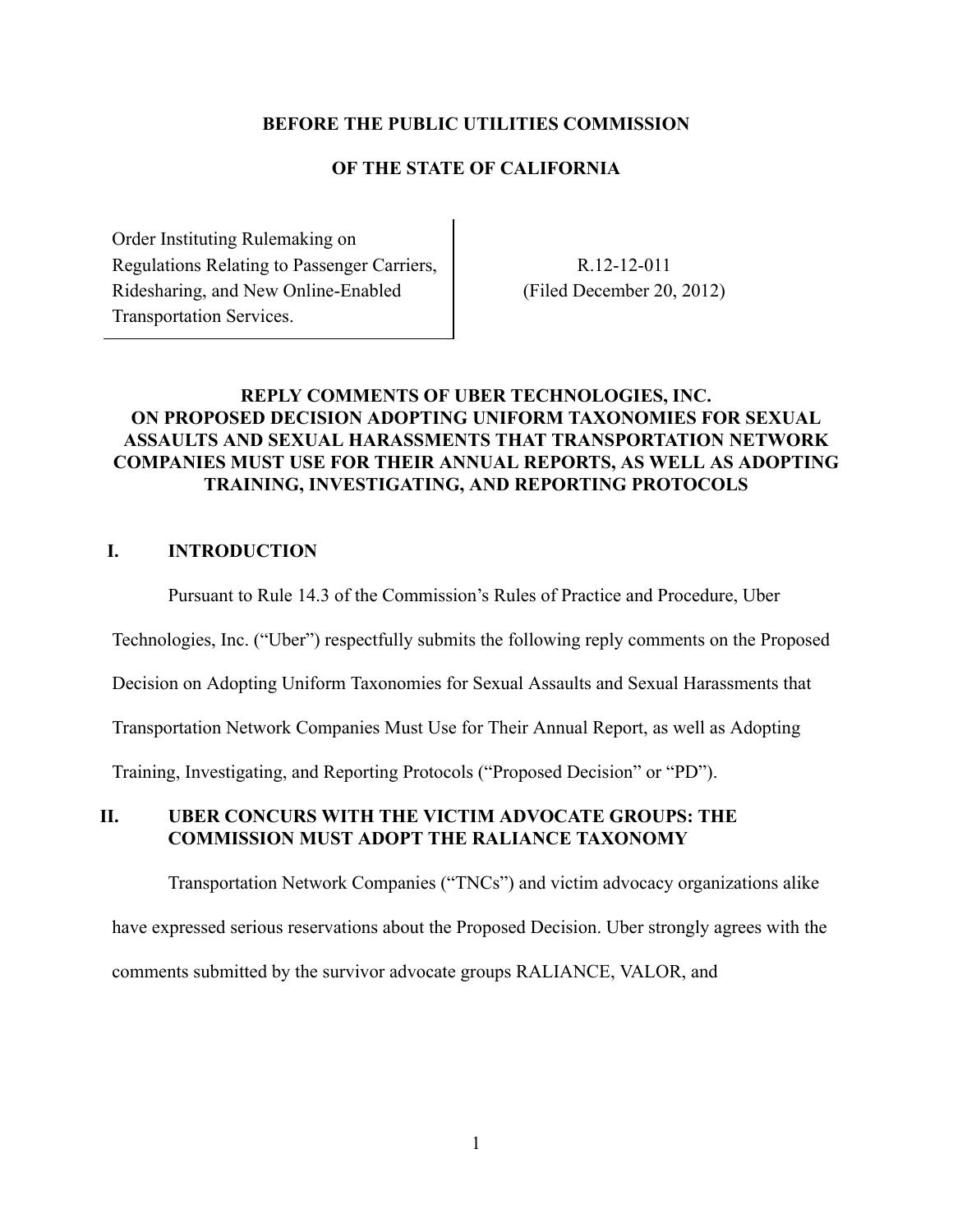RAINN–particularly their position that the Proposed Decision *must* be modified to adopt the expert-backed taxonomy developed by RALIANCE and utilized by both Uber and Lyft.<sup>1</sup>

 Critically, as the victim advocates' comments explain, the RALIANCE taxonomy will yield the most accurate reporting. The RALIANCE taxonomy is specifically designed to "allow[] investigative staff who are not criminal law experts to accurately identify behaviors which constitute sexual assault."<sup>2</sup> RALIANCE points out that the Proposed Decision's broad definition of harassment "is an invitation to individual bias when investigators must classify actual behaviors."<sup>3</sup> Uber agrees. The Proposed Decision's definitions–in particular the definition for "sexual harassment" and the example of "turning general conversations into conversations regarding sex<sup>-14</sup>-create broad, overlapping categories, which are prone to mischaracterization and widely varied application among, and even within, TNCs. In other words, this approach is contrary to the very purpose of industry-wide reporting.

 In contrast, the RALIANCE taxonomy uses behaviorally-specific definitions ordered by severity, which are mutually exclusive and collectively exhaustive, ensuring that category classifications do not overlap and that all possible scenarios are included. This ensures that incidents are classified consistently to a high degree of accuracy across TNCs' agents and across time. RALIANCE (formerly the NSVRC) explains this in greater detail in its white paper:

 If categories overlap and are not mutually exclusive, then observers will classify incidents in an unstructured way, and some may classify an interaction in one way while others classify the same incident in a different way. The different decisions that observers

<sup>&</sup>lt;sup>1</sup> RALIANCE Comments at 1-2; VALOR Comments at 1-2; RAINN Comments at 4; Lyft Comments at 10-11.

<sup>2</sup>RALIANCE Comments at 2; *see also* RAINN Comments at 3.

<sup>&</sup>lt;sup>3</sup> RALIANCE Comments at 7-8.

<sup>&</sup>lt;sup>4</sup> Proposed Decision at 30-31.